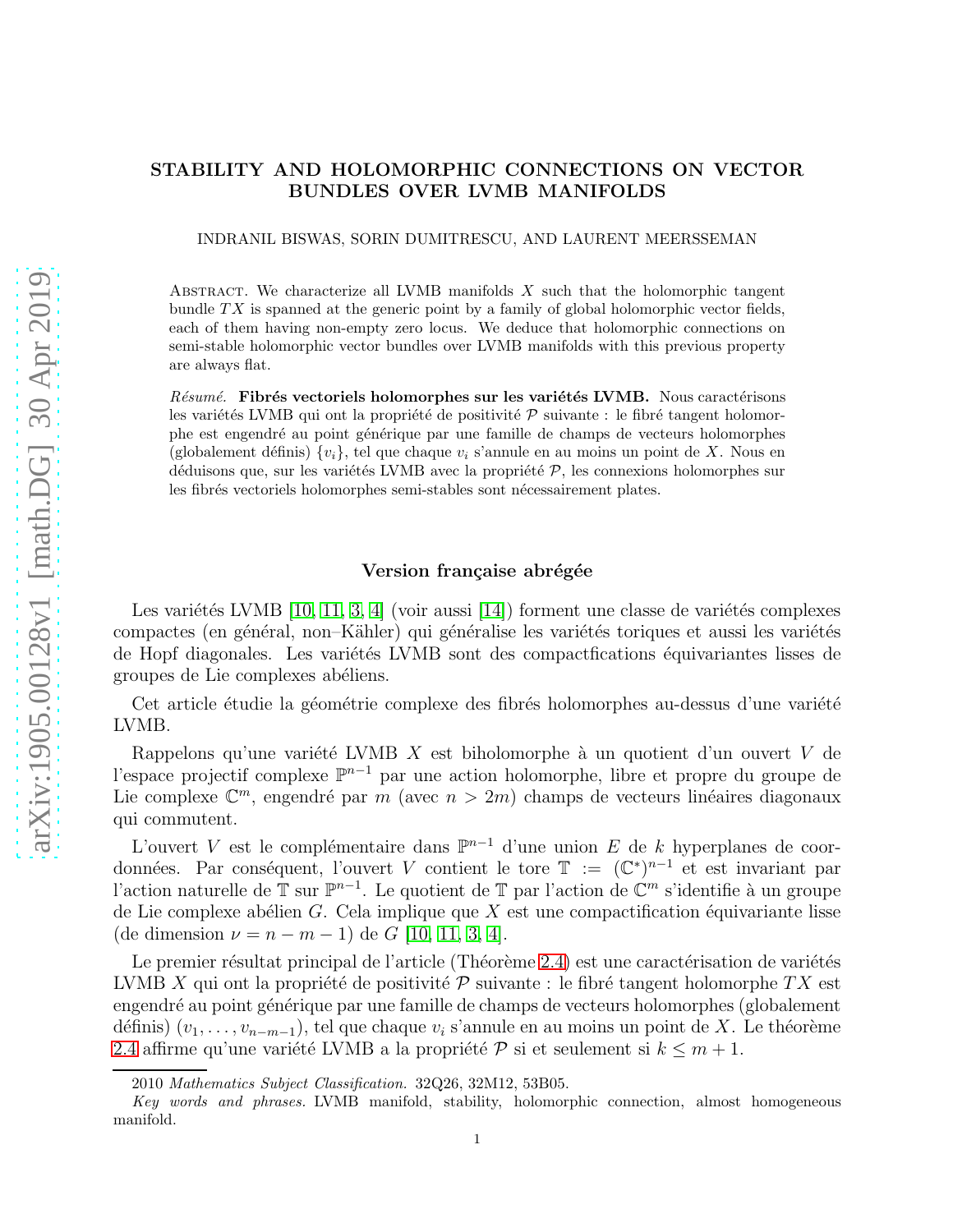Le cas  $k = m + 1$  est particulièrement intéressant car les variétés LVMB correspondantes poss`edent des structures affines complexes (notez que la preuve du Lemme 12.1 faite dans [\[4\]](#page-6-3) pour les variétés LVM se généralise sans difficulté au cadre LVMB). Les variétés LVMB les plus simples avec  $k = m + 1$  sont les variétés de Hopf diagonales, mais il y a également des exemples dont la topologie peut-être compliquée (variétés difféomorphes à un produit entre  $(\mathbb{S}^1)^m$  et une somme connexe de produits de sphères, ainsi que des variétés avec torsion arbitraire dans le sens du Théorème 14.1 et du Corollaire 14.3 dans [\[4\]](#page-6-3)).

Dans la deuxième partie de l'article nous étudions les fibrés holomorphes  $E$  munis de connexions holomorphes au-dessus des variétés LVMB qui ont la propriété  $\mathcal{P}$ . Plus précisément, nous faisons des liens avec la notion de stabilité au sens des pentes. Mentionnons que les notions de degré, pente et (semi)-stabilité sont considérées ici par rapport à une métrique de Gauduchon. En particulier, le degré n'est pas, en général, un invariant topologique (comme c'est le cas dans le contexte Kähler).

Nous montrons que chaque sous-faisceau  $E_i$  dans la filtration de Harder-Narasimhan de E

$$
0 = E_0 \subset E_1 \subsetneq E_2 \subsetneq \cdots \subsetneq E_b \subsetneq E_{b+1} = E
$$

est invariant par la connexion holomorphe et est, par conséquent, localement libre. Nous utilisons ensuite la propriété de positivité  $\mathcal P$  de TX pour en déduire que la connexion holomorphe induite sur chaque quotient semi-simple  $E_i/E_{i-1}$  est nécessairement plate. Par cons´equent, nous obtenons le Corollaire [3.5](#page-6-5) qui affirme que toute connexion holomorphe sur un fibré semi-stable E au-dessus d'une variété LVMB avec la propriété  $\mathcal P$  est nécessairement plate.

#### 1. INTRODUCTION

An important class of compact complex (in general, non–Kähler) manifolds generalizing toric varieties and diagonal Hopf manifolds are the so-called LVMB manifolds [\[10,](#page-6-0) [11,](#page-6-1) [3,](#page-6-2) [4\]](#page-6-3) (see also  $(14)$ ). They are smooth equivariant compactifications of complex abelian Lie groups.

This article deals with the geometry of holomorphic vector bundles over LVMB manifolds.

Our first result (Theorem [2.4\)](#page-2-0) is a geometric characterization of LVMB manifolds  $X$ admitting a family of global holomorphic vector fields spanning the holomorphic tangent bundle  $TX$  at the generic point and such that each vector field in the family has a nonempty zero locus.

We use this positivity result and stability arguments to show that holomorphic connections in semi-stable holomorphic vector bundles over those LVMB manifolds are always flat (see Corollary [3.5\)](#page-6-5).

### 2. Geometry of the tangent bundle of LVMB manifolds

We refer to [\[11\]](#page-6-1) and [\[3\]](#page-6-2) for more details on the properties of LVMB manifolds used below. It should be clarified that although the article [\[11\]](#page-6-1) deals with LVM manifolds, most results there hold verbatim, and with the same proof, for the more general LVMB case.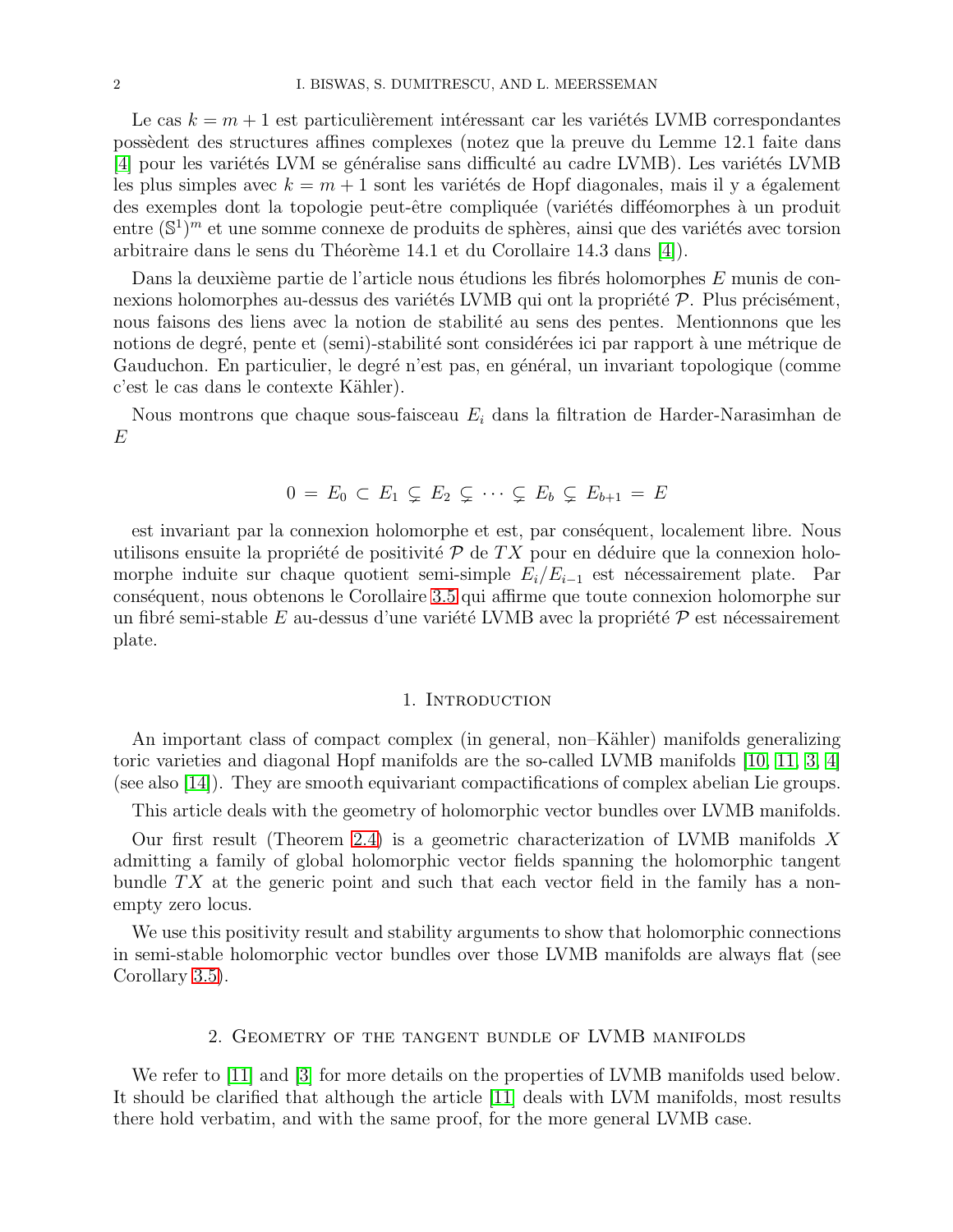A LVMB manifold X is a a quotient of some open and dense subset V of  $\mathbb{P}^{n-1}$  by a free and proper holomorphic  $\mathbb{C}^m$ -action generated by m commuting linear diagonal vector fields  $\xi_1, \ldots, \xi_m$  (with  $n > 2m$ ). More precisely, the action is given by

<span id="page-2-2"></span>
$$
T \cdot [z] := \left[ z_i e^{\langle \Lambda_i, T \rangle} \right]_{i=1}^n \tag{2.1}
$$

where the m rows of the matrix  $(\Lambda_1, \ldots, \Lambda_n)$  are the coefficients of the m vector fields  $\xi_1,\ldots,\xi_m$  as linear combinations of  $z_1\frac{\partial}{\partial z}$  $\frac{\partial}{\partial z_1},\,\cdots,\,z_n\frac{\partial}{\partial z_n}$  $\frac{\partial}{\partial z_n}$ .

The subset V is the complement in  $\mathbb{P}^{n-1}$  of a union E of coordinate subspaces. It follows that it contains a torus  $\mathbb{T} := (\mathbb{C}^*)^{n-1}$  and is preserved under the natural action of  $\mathbb{T}$  onto  $\mathbb{P}^{n-1}$ . The quotient of  $\mathbb T$  by the  $\mathbb C^m$ -action is a complex abelian Lie group, say G, and X is a smooth equivariant compactification of G.

The following alternative description of G can be found in [\[10,](#page-6-0) p.27] (and which itself is a straightforward generalization of Theorem 1 in [\[11\]](#page-6-1)).

<span id="page-2-3"></span>Proposition 2.1. Assume that

<span id="page-2-1"></span>
$$
rank_{\mathbb{C}}\begin{pmatrix}\n\Lambda_1 & \dots & \Lambda_{m+1} \\
1 & \dots & 1\n\end{pmatrix} = m + 1.
$$
\n(2.2)

Then  $G_{\Lambda}$  is isomorphic to the quotient of  $\mathbb{C}^{n-m-1}$  by the  $\mathbb{Z}^{n-1}$  abelian subgroup generated by  $(Id, B_{\Lambda}A_{\Lambda}^{-1})$  where

$$
A_{\Lambda} = ^t(\Lambda_2 - \Lambda_1, \ldots, \Lambda_{m+1} - \Lambda_1)
$$

and

$$
B_{\Lambda} = {}^{t}(\Lambda_{m+2} - \Lambda_1, \ldots, \Lambda_{n-1} - \Lambda_1).
$$

Remark 2.2. It is easy to prove that

$$
\operatorname{rank}_{\mathbb{C}}\begin{pmatrix} \Lambda_1 & \dots & \Lambda_n \\ 1 & \dots & 1 \end{pmatrix} = m + 1.
$$

(cf. [\[12,](#page-6-6) Lemma 1.1] in the LVM case). Hence, up to a permutation, condition [\(2.2\)](#page-2-1) is always fulfilled.

Let  $\mathfrak G$  be the Lie algebra of G. Given  $a \in \mathfrak G$ , let

$$
v(x) := \frac{d}{dt} (x \cdot \exp(ta)) |_{t=0}, \quad x \in X
$$

be the corresponding fundamental vector field.

**Definition 2.3.** We say that X has the non-zero vanishing property if we may find a basis  $(a_1, \ldots, a_{n-m-1})$  of  $\mathfrak G$  such that the corresponding fundamental vector fields  $(v_1, \ldots, v_{n-m-1})$ all have a non-empty vanishing locus.

Let  $k$  denote the number of coordinate hyperplanes in  $E$ . We have

<span id="page-2-0"></span>**Theorem 2.4.** A LVMB manifold  $X$  has the non-zero vanishing property if and only if the inequality  $k \leq m+1$  is fulfilled.

*Proof.* Observe that the natural map  $V \to X$  induces a Lie group morphism  $\mathbb{T} \to G$ . Hence, using homogeneous coordinates  $[z_1; \ldots, z_n]$  in  $\mathbb{P}^{n-1}$ , the image of the vector fields  $z_1\frac{\partial}{\partial z}$  $\frac{\partial}{\partial z_1},\,\cdots,\,z_n\frac{\partial}{\partial z}$  $\frac{\partial}{\partial z_n}$  form a generating family of fundamental vector fields of X.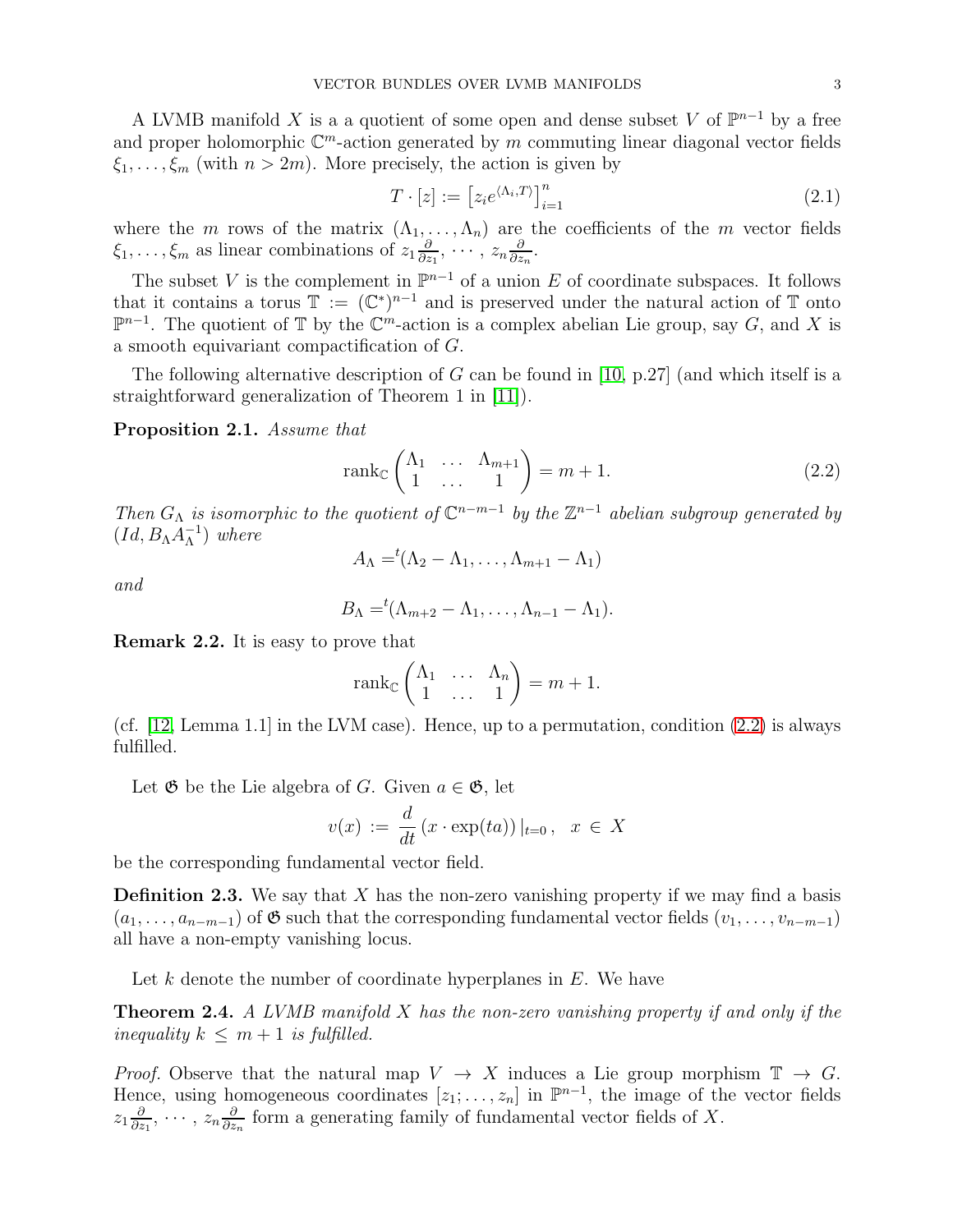Observe also that such a vector field  $z_i \frac{\partial}{\partial z_i}$  $\frac{\partial}{\partial z_i}$  vanishes on some point of X if and only if (the projectivization of)  $\{z_i = 0\}$  is not included in E.

Assume firstly that  $k \leq m+1$ . For simplicity, assume that the coordinate hyperplanes belonging to E are  $\{z_{n-k-1} = 0\}, \cdots, \{z_n = 0\}.$  Observe that the  $\mathbb{C}^m$ -action [\(2.1\)](#page-2-2) preserves the zero and the non-zero coordinates. Given  $[z] \in V$ , since  $k \leq m+1$ , we may thus find some  $T \in \mathbb{C}^m$  such that the image w of z under the action of T has the form

$$
[w_1, \ldots, w_{n-k-2}, 1, \ldots, 1].
$$

Such a T is not unique but unique up to some additive subgroup H of  $\mathbb{C}^m$  of dimension  $m-k-1$ , cf. the statement of Proposition [2.1](#page-2-3) whose proof follows the same line of arguments. In other words, setting

$$
V_0 := \{ [w_1, \ldots, w_{n-k-2}, 1, \ldots, 1] \in V \}
$$

then X is isomorphic to  $V_0$  quotiented by the action of H. As a consequence, the smaller family  $z_1\frac{\partial}{\partial z}$  $\frac{\partial}{\partial z_1},\,\cdots,\,z_{n-k-2}\frac{\partial}{\partial z_{n-2}}$  $\frac{\partial}{\partial z_{n-k-2}}$  still descends as a generating family of fundamental vector fields of X. Hence we may find  $n - m - 1$  vector fields in this family which form a basis of fundamental vector fields. Now they all vanish on  $X$  by the above observation.

To prove the converse, assume that  $k > m + 1$ . Then in the generating family of fundamental vector fields, we have strictly less than  $n - m - 1$  vector fields with non-empty vanishing locus. Moreover, a linear combination of vector fields of the family, say

$$
\sum_{i=1}^n \alpha_i z_i \frac{\partial}{\partial z_i}
$$

has vanishing locus

$$
V \cap \mathbb{P}(\{z_i = 0 \mid \alpha_i \neq 0\})
$$

Hence to have non-empty vanishing locus, a fundamental vector field must be a linear combination of the  $n - k$  vector fields with non-empty vanishing locus of the generating family.<br>Since  $n - k < n - m - 1$ , we cannot find a basis of such vector fields. Since  $n - k < n - m - 1$ , we cannot find a basis of such vector fields.

**Remark 2.5.** The case  $k = m + 1$  in Theorem [2.4](#page-2-0) is of special interest, because the corresponding LVMB manifolds admit an affine atlas, see Lemma 12.1 of [\[4\]](#page-6-3) for a proof in the LVM case, which trivially generalizes to LVMB manifolds. Examples of LVMB fulfilling  $k = m + 1$  include diagonal Hopf manifolds, but also manifolds diffeomorphic to the product of  $(\mathbb{S}^1)^m$  with connected sums of sphere products and even manifolds with arbitrary torsion in the sense of Theorem 14.1 and Corollary 14.3 of [\[4\]](#page-6-3).

### 3. Stability and holomorphic connections on LVMB manifolds

As in Theorem [2.4,](#page-2-0) let X be a LVMB manifold, of complex dimension  $\nu := n - m - 1$ , such that  $k \leq m+1$ . A Gauduchon metric on X is a Hermitian structure h such that the corresponding (1, 1)-form  $\omega_h$  satisfies the equation  $\partial \overline{\partial} \omega_h^{\nu-1} = 0$ ; Gauduchon metrics exist [\[6\]](#page-6-7). Fix a Gauduchon form  $\omega_h$  on X. The degree of a torsion free coherent analytic sheaf F on X is defined to be

$$
\text{degree}(F) := \frac{\sqrt{-1}}{2\pi} \int_X K(\det F) \wedge \omega_h^{\nu-1} \in \mathbb{R},
$$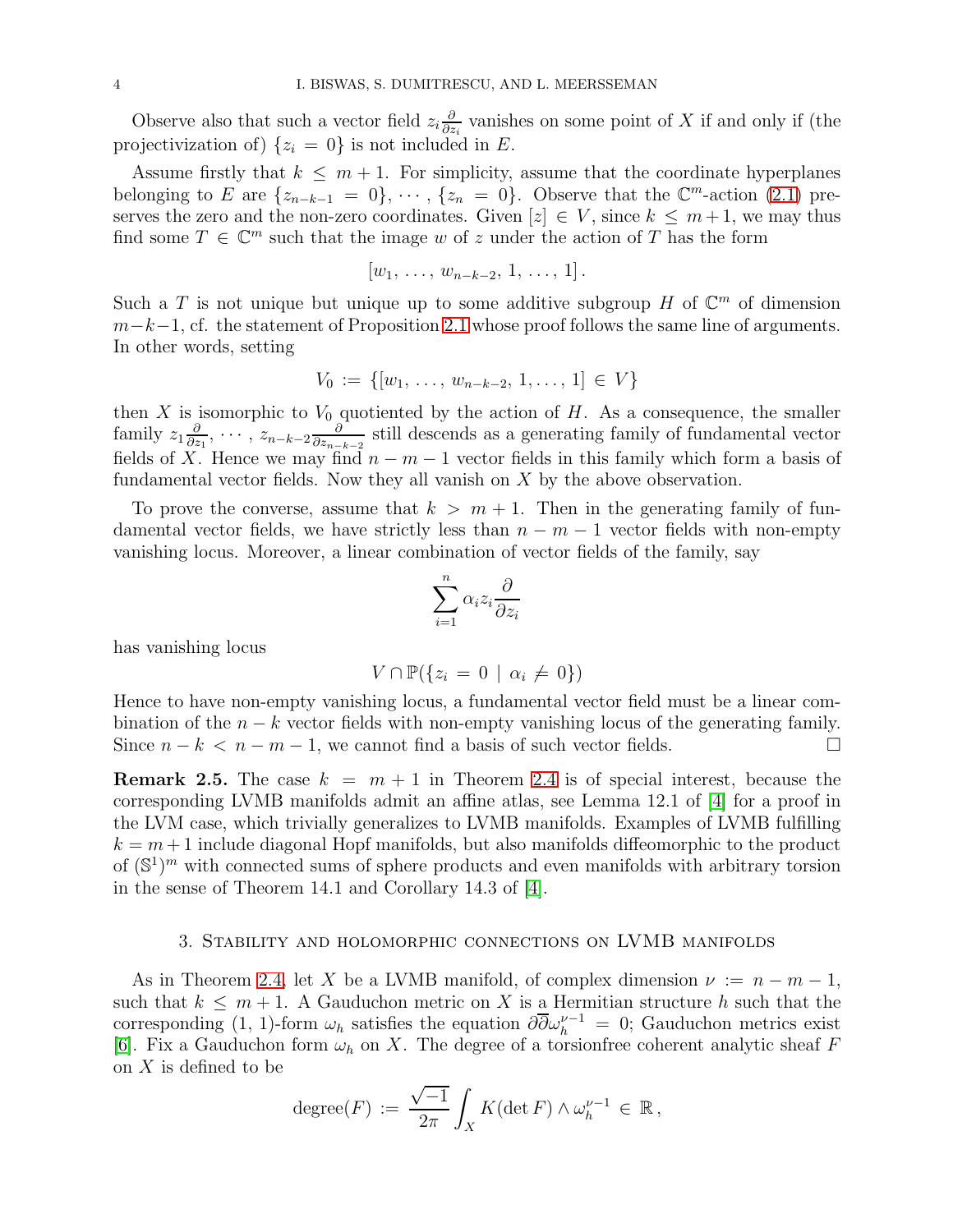where det F is the determinant line bundle for F [\[8,](#page-6-8) Ch. V,  $\S$  6] (or Definition 1.34 in [\[5\]](#page-6-9)) and  $K$  is the curvature for a hermitian connection on det  $F$  compatible with the Dolbeault operator  $\overline{\partial}_{\det F}$ . This degree is independent of the Hermitian metric on det F, because any two such curvature forms differ by a  $\partial \overline{\partial}$ -exact 2–form on X:

$$
\int_X (\partial \overline{\partial} u) \wedge \omega_h^{\nu-1} = - \int_X u \wedge \partial \overline{\partial} \omega_h^{\nu-1} = 0.
$$

A torsionfree coherent analytic sheaf  $F$  on  $X$  is called *semistable* if

$$
\frac{\text{degree}(V)}{\text{rank}(V)} \le \frac{\text{degree}(F)}{\text{rank}(F)}
$$

for all nonzero coherent analytic subsheaf  $V \subset F$  (see [\[9,](#page-6-10) p. 44, Definition 1.4.3], [\[8,](#page-6-8) Ch. V,  $\S$  7]).

Let

<span id="page-4-0"></span>
$$
T_0 \subsetneq T_1 \subsetneq \cdots \subsetneq T_\ell \subsetneq T_{\ell+1} = TX \tag{3.1}
$$

be the Harder–Narasimhan filtration of the holomorphic tangent bundle  $TX$ . We note that TX is semistable if and only if  $\ell = 0$ .

<span id="page-4-2"></span>**Lemma 3.1.** The subsheaf  $T_{\ell}$  in [\(3.1\)](#page-4-0) satisfies the following condition:

$$
degree(TX/T_{\ell}) > 0.
$$

*Proof.* Fix a basis  $(a_1, \ldots, a_\nu)$  of  $\mathfrak{G}$  such that the corresponding fundamental vector fields  $(v_1, \ldots, v_{\nu})$  have the property that each of them has a non-empty vanishing locus. Theorem [2.4](#page-2-0) ensures that such a basis exists. Let r be the rank of  $TX/T_{\ell}$ . Fix r elements from  $(v_1, \ldots, v_{\nu})$  satisfying the following condition: their projections to  $TX/T_{\ell}$  together generate  $TX/T_{\ell}$  over a Zariski open subset. Let  $(w_1, \ldots, w_r)$  denote this subset of  $(v_1, \ldots, v_{\nu})$ . Therefore,  $w_1 \wedge \cdots \wedge w_r$  is a holomorphic section of  $\bigwedge^r TX$  which is not identically zero.

Consider the holomorphic line bundle det $(T X/T_{\ell})$  over X. The quotient map  $TX \longrightarrow$  $TX/T_{\ell}$  produces a natural projection  $q: \bigwedge^r TX \longrightarrow \det(TX/T_{\ell}).$  Let

$$
\sigma := q(w_1 \wedge \cdots \wedge w_r) \in H^0(X, \det(TX/T_{\ell}))
$$

be the nonzero holomorphic section given by  $w_1 \wedge \cdots \wedge w_r$ . If any of  $(w_1, \ldots, w_r)$  vanishes at a point  $x \in X$ , then clearly we have  $\sigma(x) = 0$ . In particular, the divisor div( $\sigma$ ) is nonzero. Consequently, we have (see [\[5,](#page-6-9) Proposition 5.23])

$$
degree(TX/T_{\ell}) = Volume_h(\text{div}(\sigma)) > 0.
$$

This completes the proof.

Let  $E$  be a holomorphic vector bundle on  $X$  equipped with a holomorphic connection  $D$ (see [\[1\]](#page-6-11) for holomorphic connections). Let

<span id="page-4-1"></span>
$$
0 = E_0 \subset E_1 \subsetneq E_2 \subsetneq \cdots \subsetneq E_b \subsetneq E_{b+1} = E \tag{3.2}
$$

be the Harder–Narasimhan filtration of E, so E is semistable if and only if  $b = 0$ .

**Proposition 3.2.** For every  $1 \leq i \leq b-1$ , the subsheaf  $E_i \subset E$  in [\(3.2\)](#page-4-1) is preserved by the holomorphic connection D.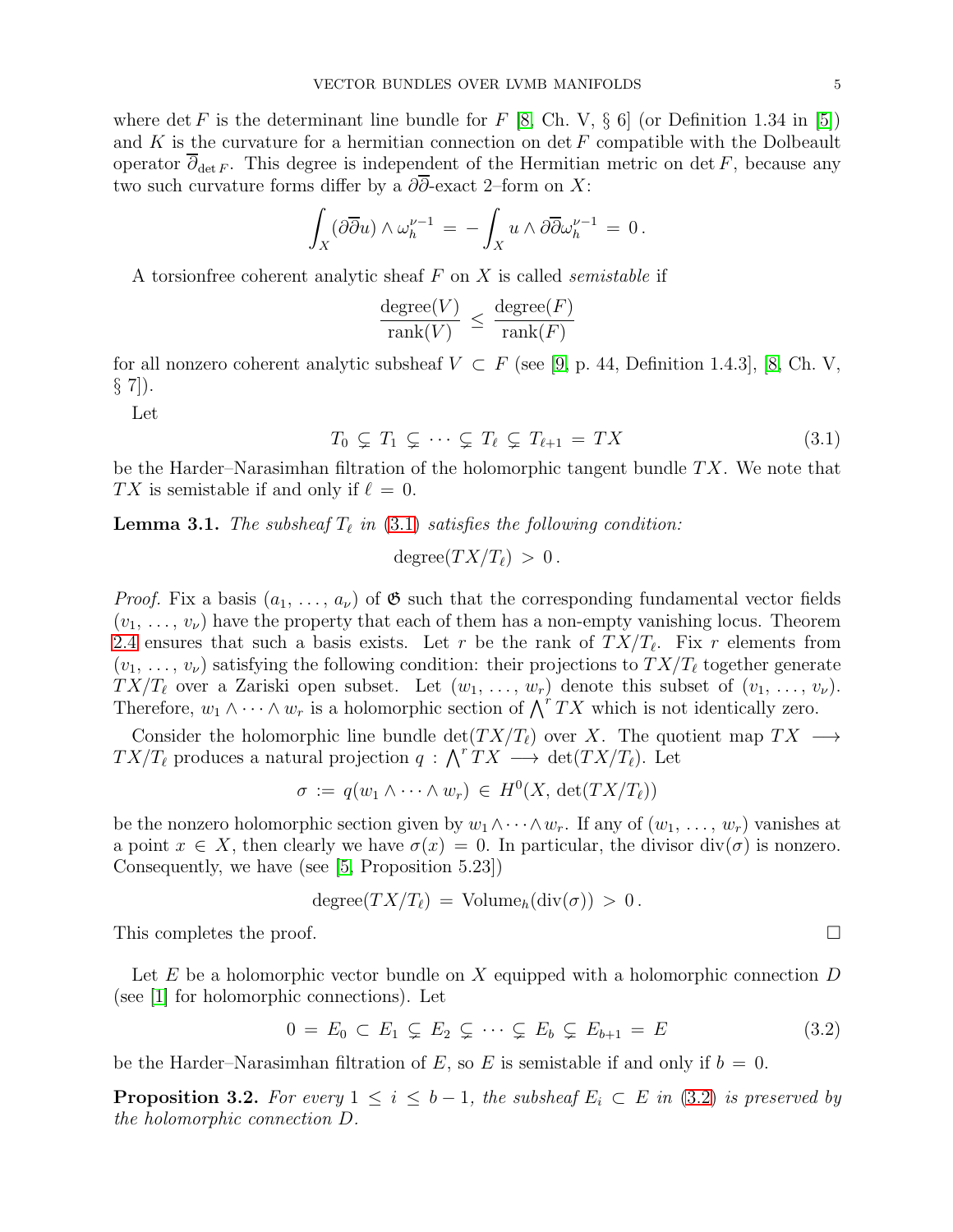*Proof.* Take any  $1 \leq i \leq b-1$ . Let

$$
S_i: TX \otimes E_i \longrightarrow E/E_i
$$

be the homomorphism given by the second fundamental form of  $E_i$  for the connection  $D$ . We recall that this second fundamental form is given by the composition

$$
E_i \stackrel{D}{\longrightarrow} E \otimes \Omega_X^1 \stackrel{q_i \otimes \mathrm{Id}}{\longrightarrow} (E/E_i) \otimes \Omega_X^1,
$$

where  $q_i: E \longrightarrow E/E_i$  is the quotient map. Tensoring both sides of it with TX and taking trace, the above homomorphism  $S_i$  is obtained from the second fundamental form.

For any holomorphic vector field  $v$  on  $X$ , consider the composition

<span id="page-5-0"></span>
$$
E_i \stackrel{v \otimes -}{\longrightarrow} TX \otimes E_i \stackrel{S_i}{\longrightarrow} E/E_i.
$$
\n(3.3)

From the properties of the Harder–Narasimhan filtration we know that there is no nonzero homomorphism from  $E_i$  to  $E/E_i$ . Hence the composition homomorphism in [\(3.3\)](#page-5-0) vanishes identically. Since global holomorphic vector fields generate  $TX$  over a Zariski open subset, the proposition follows.

**Corollary 3.3.** Each subsheaf  $E_i$  in [\(3.2\)](#page-4-1) is a holomorphic subbundle of  $E$ .

*Proof.* By Lemma 4.5 in [\[2\]](#page-6-12), any coherent analytic subsheaf  $E_i$  invariant by the holomorphic connection  $D$  is locally free.

For each  $1 \leq i \leq b$ , let  $D_i$  be the holomorphic connection, induced by D, on the quotient bundle  $E_i/E_{i-1}$  in [\(3.2\)](#page-4-1).

# <span id="page-5-1"></span>**Proposition 3.4.** The holomorphic connection  $D_i$  on  $E_i/E_{i-1}$  is flat for every i.

*Proof.* A holomorphic vector bundle V on X is semistable if and only if V admits an approx-imate Hermitian–Einstein structure [\[13,](#page-6-13) p. 629, Theorem 1.1] (set the Higgs field  $\phi$  in [13, Theorem 1.1 to be zero). If  $V_1$  and  $V_2$  are semistable holomorphic vector bundles on X, then approximate Hermitian–Einstein structures on  $V_1$  and  $V_2$  together produce an approximate Hermitian–Einstein structure on  $V_1 \otimes V_2$ . Hence  $V_1 \otimes V_2$  is also semistable.

Since  $E_i/E_{i-1}$  is semistable, from the above observation we conclude that  $\text{End}(E_i/E_{i-1})$ is also semistable. Note that we have

$$
degree(End(E_i/E_{i-1})) = 0,
$$

because det  $\text{End}(E_i/E_{i-1}) = \mathcal{O}_X$ .

Let

$$
\mathcal{K}(D_i) \in H^0(X, \Omega_X^2 \otimes \text{End}(E_i/E_{i-1}))
$$

be the curvature of the holomorphic connection  $D_i$  on  $E_i/E_{i-1}$ . For any holomorphic vector field v on X, the contraction  $i_v\mathcal{K}(D_i)$  of this curvature form gives a holomorphic homomorphism

$$
\widetilde{i_v\mathcal{K}(D_i)}: TX \longrightarrow \text{End}(E_i/E_{i-1}).
$$

Now, since  $\text{End}(E_i/E_{i-1})$  i semistable of degree zero, from Lemma [3.1](#page-4-2) it follows immediately that there is no nonzero holomorphic homomorphism from TX to  $\text{End}(E_i/E_{i-1})$ . Hence the above homomorphism  $i_v\mathcal{K}(D_i)$  vanishes identically. Since global holomorphic vector fields generate  $TX$  over a Zariski open subset, we conclude that  $\mathcal{K}(D_i) = 0$ . generate TX over a Zariski open subset, we conclude that  $\mathcal{K}(D_i) = 0$ .